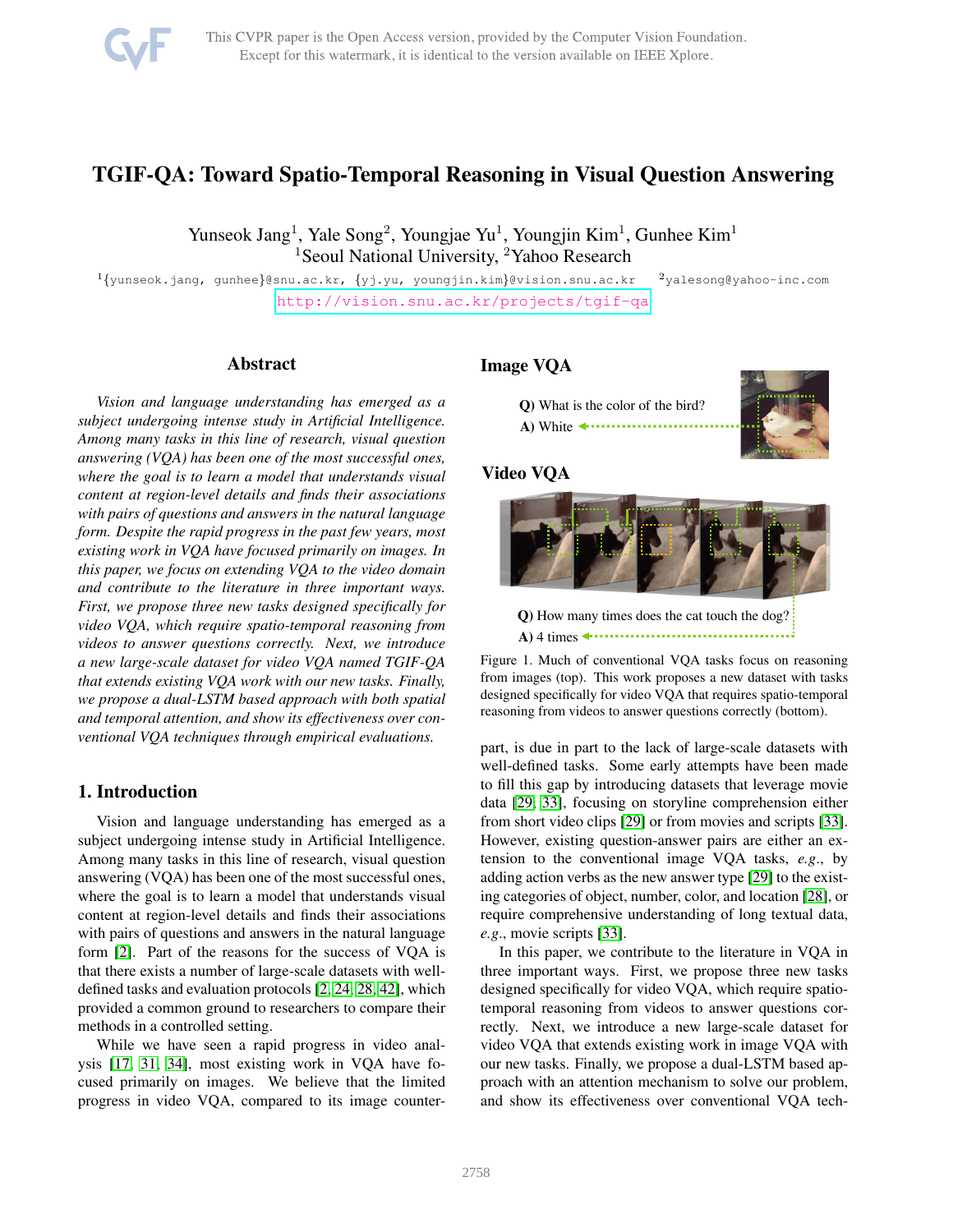

<span id="page-1-0"></span>**Q)** How many times does the man wrap string? **A)** 5 times

**Q)** What does the duck do 3 times? **A)** Shake head

**Q)** What does the bear on right do after sitting? **A)** Stand

**Q)** What is dancing in the cup? **A)** Tree

Figure 2. Our TGIF-QA dataset introduces three new tasks for video QA, which require spatio-temporal reasoning from videos (*e.g*. (a) repetition count, (b) repeating action, and (c) state transition). It also includes frame QA tasks that can be answered from one of frames.

niques through empirical evaluations. Our intention is not to compete with existing literature in VQA, but rather to complement them by providing new perspectives on the importance of spatio-temporal reasoning in VQA.

Our design of video VQA tasks is inspired by existing works in video understanding, e.g., repetition counting [\[21\]](#page-8-8) and state transitions [\[15\]](#page-8-9), intending to serve as a bridge between video understanding and video VQA. We define three tasks: (1) count the number of repetitions of a given action; (2) detect a repeating action given its count; and (3) identify state transitions, *i.e*., what has happened before or after a certain action state. As illustrated in Figure [2,](#page-1-0) solving our tasks requires comprehensive spatio-temporal reasoning from videos, an ideal scenario for evaluating video analysis techniques. In addition to our new tasks, we also include the standard image VQA type tasks by automatically generating question-answer pairs from video captions [\[28\]](#page-8-1). Following the existing work in VQA, we formulate our questions as either open-ended or multiple choice. This allows us to take advantage of well-defined evaluation protocols.

To create a benchmark for our tasks, we collected a new dataset for video VQA based on the Tumblr GIF (TGIF) dataset [\[22\]](#page-8-10), which was originally proposed for video captioning. The TGIF dataset utilizes animated GIFs as their visual data, which have recently emerged as an attractive source of data in computer vision [\[13,](#page-8-11) [22\]](#page-8-10) due to their concise format and cohesive storytelling nature [\[5\]](#page-8-12); this makes it especially ideal for vision and language understanding. We therefore extend the TGIF dataset to the VQA domain, adding 104K QA pairs from 57K animated GIFs from the TGIF dataset; we name our dataset *TGIF-QA*.

The current state-of-the-art in VQA have focused on finding visual-textual associations from images [\[2,](#page-7-0) [28\]](#page-8-1), employing a spatial attention mechanism to learn "where to look" in an image given the question [\[10,](#page-8-13) [18\]](#page-8-14). While existing techniques demonstrated impressive performance on image VQA, they are inadequate for the video domain because a video contains visual information both in spatial and temporal dimensions, requiring an appropriate spatiotemporal reasoning mechanism. In this work, we leverage spatio-temporal information from video by employing LSTMs not only for the QA pairs, as in the previous works, but also for the video input. We also evaluate spatial and temporal attention mechanisms to selectively attend to specific parts of a video. We discuss various design considerations and report empirical results in Section [5.](#page-6-0)

To summarize, our major contributions include:

- 1. We propose three new tasks designed specifically for video VQA, which require spatio-temporal reasoning from videos to answer questions correctly.
- 2. We introduce a new dataset, TGIF-QA, that consists of 104K QA pairs from 57K animated GIFs.
- 3. We propose a dual-LSTM based approach with an attention mechanism to solve our video QA tasks.
- 4. Code and the dataset are available on our project page.

## 2. Related Works

VQA is a relatively new problem domain first introduced by Malinowski *et al*. [\[24\]](#page-8-0) and became popularized by Antol *et al*. [\[2\]](#page-7-0). Despite its short history, there has been a flourishing amount of research produced within the past few years [\[9,](#page-8-15) [6\]](#page-8-16). Here, we position our research and highlight key differences compared to previous work in VQA.

Datasets. Most existing VQA datasets are imagecentric, *e.g*., DAQUAR [\[24\]](#page-8-0), abstract scenes [\[23\]](#page-8-17), VQA [\[2\]](#page-7-0), Visual Madlibs [\[40\]](#page-8-18), DAQUAR-Consensus [\[25\]](#page-8-19), FM-IQA [\[11\]](#page-8-20), COCO-QA [\[28\]](#page-8-1), and Visual7W [\[42\]](#page-8-2). Also, appearing in the same proceedings are CLEVR [\[16\]](#page-8-21), VQA2.0 [\[12\]](#page-8-22), and Visual Dialog [\[8\]](#page-8-23), which all address image-based VQA. Our work extends existing works to the video domain, creating QA pairs from short video clips rather than static images.

There have been some recent efforts to create video VQA datasets based on movies. Rohrbach *et al*. [\[29\]](#page-8-6) extended the LSMDC movie description dataset [\[29\]](#page-8-6) to the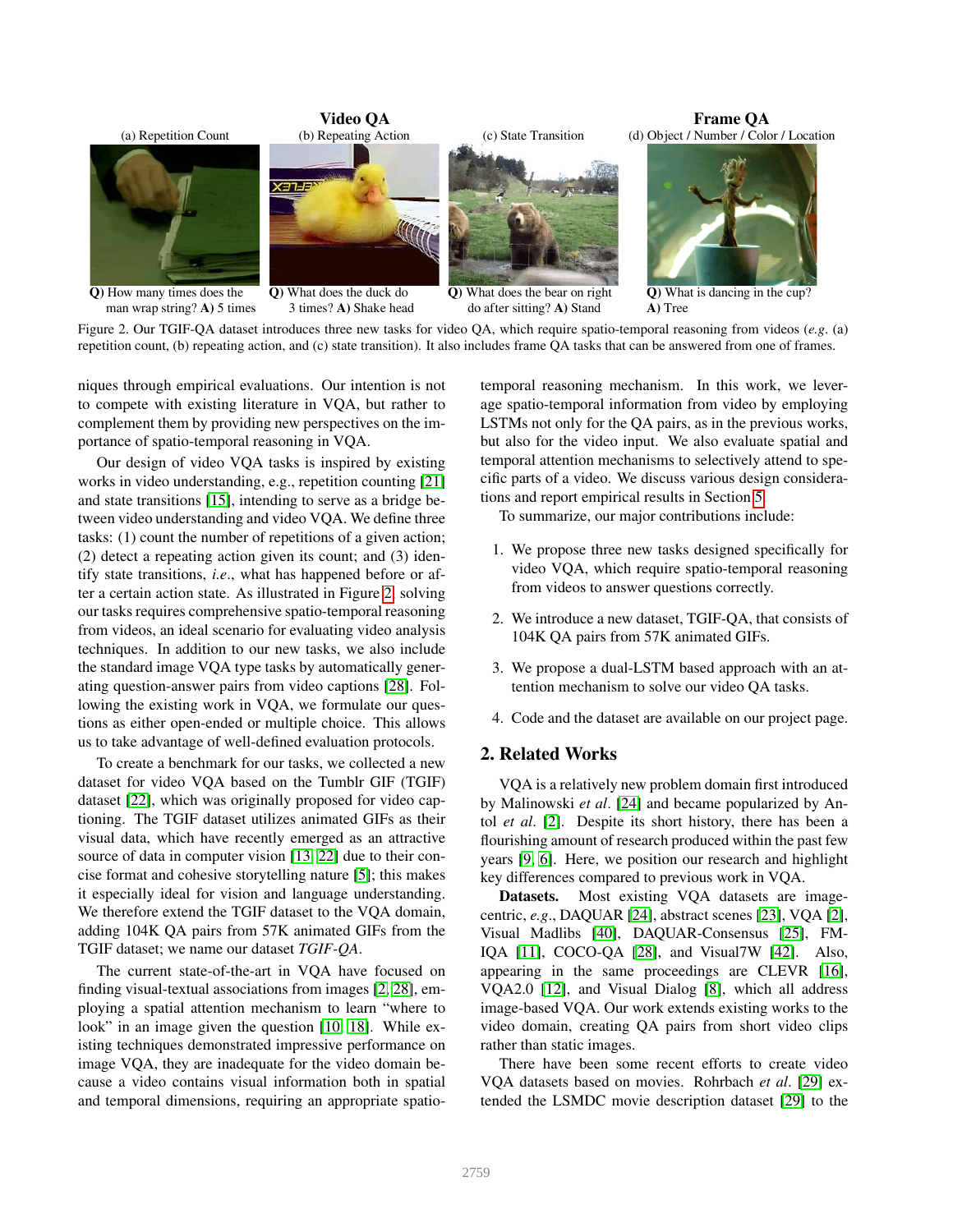VQA domain. Similarly, Tapaswi *et al*. [\[33\]](#page-8-7) introduced the MovieQA dataset by leveraging movies and movie scripts. Our work contributes to this line of research, but instead of restricting the source of video to the movie clips, here we leverage animated GIFs from the Internet, which have concise format and deliver cohesive visual stories [\[5,](#page-8-12) [22\]](#page-8-10).

Tasks. Existing QA pairs in the VQA literature have one of the following forms: open-ended and multiple choice; we consider fill-in-the-blank as a special case of the openended form. Open-ended questions provide either a complete or incomplete sentence and the system must guess the correct answer word. Multiple choice questions, on the other hand, provide a number of answer candidates, either as texts [\[2\]](#page-7-0) or bounding boxes [\[42\]](#page-8-2), and the system must choose the correct one. Our dataset contains questions in the open-ended and multiple choice forms.

Most existing VQA tasks are image-centric and thus ask questions about visual concepts that appear only in images, *e.g*., objects, colors, and locations [\[2\]](#page-7-0). In the video domain, the LSMDC-QA dataset [\[29\]](#page-8-6) introduced the movie fill-inthe-blank task by adding action verbs to the answer set, requiring spatio-temporal reasoning from videos at the sequence level (similar to action recognition). Our tasks also require spatio-temporal reasoning from videos, but at the frame level – counting the number of repetitions and memorizing state transitions from a video requires more comprehensive spatio-temporal reasoning.

The MovieQA dataset [\[33\]](#page-8-7) introduced an automatic story comprehension task from video and movie script. The questions are designed to require comprehensive visualtextual understanding of a movie synopsis, to the level of details of proper nouns (*e.g*., names of characters and places in a movie). Compared to the MovieQA dataset, our task is on spatio-temporal reasoning rather than story comprehension, and we put more focus on understanding visual signals (animated GIFs) rather than textual signals (movie scripts).

Techniques. Most existing techniques in VQA are designed to solve image VQA tasks. Various techniques have demonstrated promising results, such as the compositional model [\[1\]](#page-7-1) and the knowledge-based model [\[36\]](#page-8-24). The current state-of-the-art techniques employ a spatial attention mechanism with visual-textual joint embedding [\[10,](#page-8-13) [18\]](#page-8-14). Our work extends this line of work to the video domain, by employing spatial and temporal attention mechanisms to solve video VQA tasks.

There are very few approaches designed specifically to solve video VQA. Yu *et al*. [\[41\]](#page-8-25) used LSTMs to represent both videos and QA pairs and adopted a semantic attention mechanism [\[39\]](#page-8-26) on both input word representation and output word prediction. We also use LSTMs to represent both videos and QA pairs, with a different attention mechanism to capture complex spatio-temporal patterns in videos. To the best of our knowledge, our model is the first to leverage

| Task      |             | # OA pairs |        |         | $#$ GIFs     |       |              |
|-----------|-------------|------------|--------|---------|--------------|-------|--------------|
|           |             | Train      | Test   | Total   | Train        | Test  | Total        |
| Video     | Rep. Count  | 17,670     | 2,409  | 20,079  | 17.670       | 2.409 | 20.079       |
| QA        | Rep. Action | 8,958      | 1,151  | 10,109  | 8.958        | 1.151 | 10.109       |
|           | Transition  | 18,104     | 2.544  | 20,648  | 9.052        |       | 1.272 10.324 |
|           | Object      | 16.755     | 5.586  | 22.341  | 15.584       | 3.209 | 18.793       |
| Frame     | Number      | 8.096      | 3.148  | 11,244  | 8.033        | 1.903 | 9.936        |
| <b>OA</b> | Color       | 11.939     | 3.904  | 15,843  | 10,872 3,190 |       | 14.062       |
|           | Location    | 2,602      | 1,053  | 3,655   | 2,600        | 917   | 3,517        |
| Total     |             | 84.124     | 19.795 | 103,919 | 48.198       |       | 8.522 56.720 |

<span id="page-2-0"></span>Table 1. Statistics of our dataset, organized into different tasks.

temporal attention for video VQA tasks, which turns out to improve the QA performance in our experiments.

#### 3. TGIF-QA Dataset

Our dataset consists of 103,919 QA pairs collected from 56,720 animated GIFs. We explain our new tasks designed for video VQA and present the data collection process.

#### 3.1. Task Definition

We introduce four task types used in our dataset. Three of them are new and unique to the video domain, including:

Repetition count. One task that is truly unique to videos would be counting the number of repetitions of an action. We define this task as an open-ended question about counting the number of repetitions of an action, *e.g*., Figure [2](#page-1-0) (a). There are 11 possible answers (from 0 to 10+).

Repeating action. A companion to the above, this task is defined as a multiple choice question about identifying an action that has been repeated in a video, *e.g*., Figure [2](#page-1-0) (b). We provide 5 options to choose from.

State transition. Another task unique to videos is asking about transitions of certain states, including facial expressions (*e.g*., from happy to sad), actions (*e.g*., from running to standing), places (*e.g*., from the table to the floor), and object properties (*e.g*., from empty to full). We define this task as a multiple choice question about identifying the state before (or after) another state, *e.g*., Figure [2](#page-1-0) (c). We provide 5 options to choose from.

The three tasks above require analyzing multiple frames of a video; we refer to them collectively by video QA.

Besides our three video QA tasks, we also include another one, which we call frame QA to highlight the fact that questions in this task can be answered from one of the frames in a video. Depending on the video content, it can be any frame or one particular from of a video. For this task, we leverage the video captions provided in the TGIF dataset [\[22\]](#page-8-10) and use the NLP-based technique proposed in Ren *et al*. [\[28\]](#page-8-1) to generate QA pairs automatically from the captions. This task is defined as an open-ended question about identifying the best answer (from a dictionary of words of type object, number, color, and location) given a question in a complete sentence, *e.g*., Figure [2](#page-1-0) (d).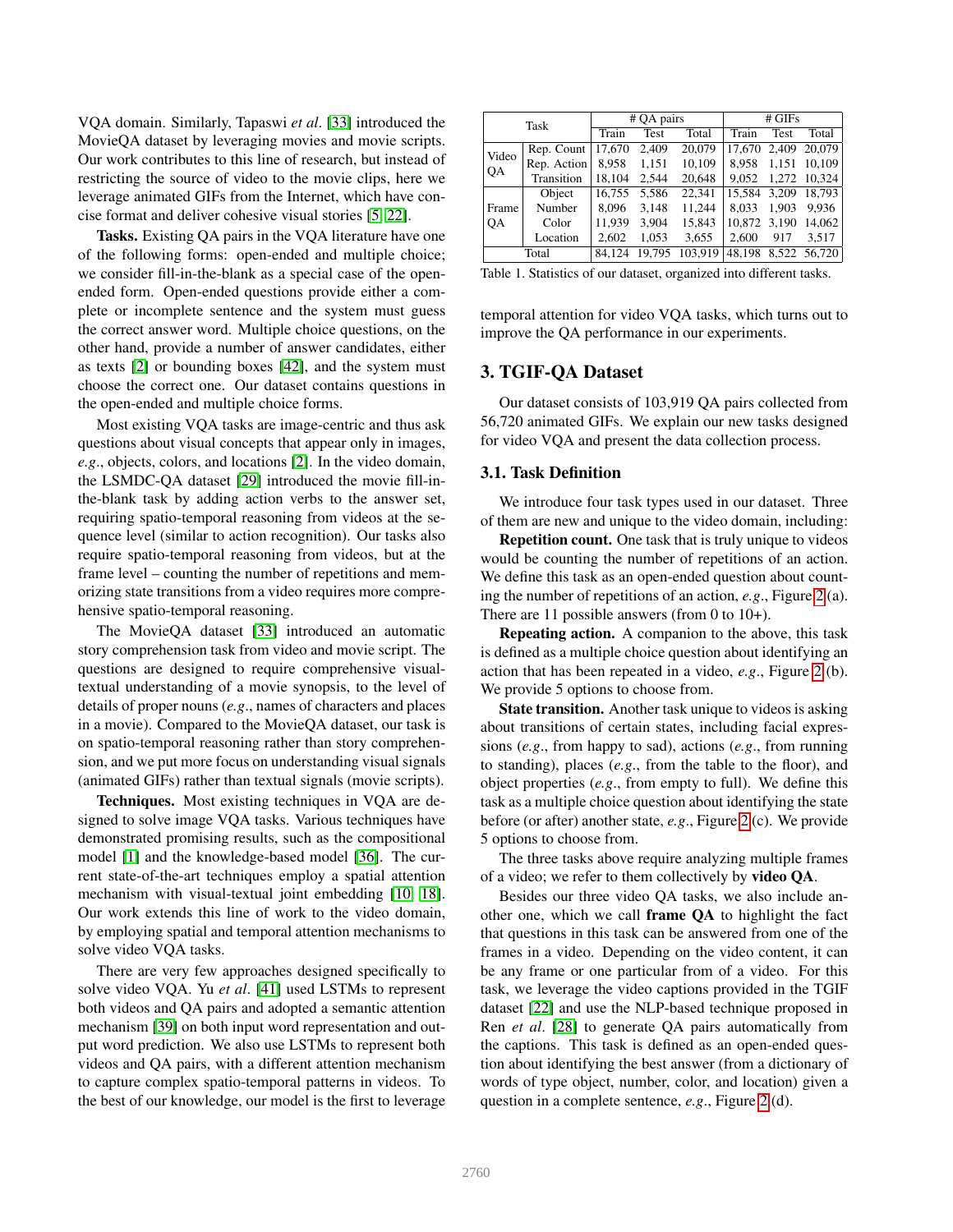| Task       | Ouestion                   | Answer       |  |  |
|------------|----------------------------|--------------|--|--|
| Repetition | How many times does the    |              |  |  |
| count      | $[SUB]$ $[VERB]$ $[OBJ]$ ? | [#Repeat]    |  |  |
| Repeating  | What does the [SUB] do     | [VERB] [OBJ] |  |  |
| action     | [#Repeat] times ?          |              |  |  |
|            | What does the [SUB] do     | [Previous    |  |  |
| State      | before [Next state]?       | statel       |  |  |
| transition | What does the [SUB] do     | [Next        |  |  |
|            | after [Previous state]?    | statel       |  |  |

<span id="page-3-0"></span>Table 2. Templates used for creating video QA pairs.

## 3.2. QA Collection

For the frame QA, we use the same setup of Ren *et al*. [\[28\]](#page-8-1) and apply their method on the captions provided in the TGIF dataset [\[22\]](#page-8-10). As shown in Table [1,](#page-2-0) this produced a total of 53,083 QA pairs from 51,225 GIFs.

For the video QA, we generate QA pairs by using a combination of crowdsourcing and template-based approach. This produced a total of 50,836 QA pairs from 19,485 GIFs.

Crowdsourcing. We conducted two crowdsourcing studies, collecting the following information:

- Repetition: subject, verb, object, and the number of repetitions (from 2 to 10+ times) for a repeating action.
- State transition: subject, transition type (one of facial expression, action, place, or object property), previous state, next state for the changed states, if any.

We used drop-down menus to collect answers for the number of repetitions and the transition type, and used text boxes for all the others. A total of 568 workers have participated and were compensated by 5 cents per video clip.

Quality control. Our task includes many free-form input; proper quality control is crucial. Inspired by Li *et al*. [\[22\]](#page-8-10), we filter out suspiciously negligent workers by automatic validation. Specifically, we collect a small set of video clips (159 for repetition and 172 for state transition) as the validation set, and manually annotate each example with a set of appropriate answers; we consider those the gold standard. We then include one of the validation samples to each main task and check if a worker answers it correctly by matching their answers to our gold standard set. We reject the answers from workers who fail to pass our validation, and add those workers to our blacklist so that they cannot participate in other tasks. We regularly reviewed rejected answers to correct the mistakes made by our automatic validation, removing the worker from our blacklist and adding their answers to our gold standard set.

Post processing. We lemmatize all verbs with the Word-Net lemmatizer and find the main verb in each state using the VerbNet [\[20\]](#page-8-27). We detect proper nouns in the collected answers using the DBpedia Spotlight [\[7\]](#page-8-28) and replace them with the corresponding common noun, e.g., person names,

| Category       | Motion | Contact | Percp. | Comm.  | Body     |
|----------------|--------|---------|--------|--------|----------|
|                | shake  | stand   | look   | wave   | smile    |
|                | walk   | sit     | stare  | talk   | blink    |
| Examples       | jump   | hit     | show   | nod    | laugh    |
|                | run    | kiss    | hide   | point  | blow     |
|                | move   | touch   | watch  | face   | wink     |
| LSMDC-QA [29]  | 27.98% | 19.09%  | 14.78% | 5.19%  | 4.43%    |
| MovieQA [33]   | 13.90% | 11.76%  | 4.95%  | 12.17% | 2.18%    |
| TGIF-QA (ours) | 37.05% | 25.38%  | 8.86%  | 7.97%  | $7.07\%$ |

<span id="page-3-1"></span>Table 3. Distributions of verbs in the answers from different datasets. We show top five most common categories with example verbs. Percp.: perception, comm.: communication.

body parts, animal names, etc. We also remove any possessive determiners for the phrases used in answers.

QA generation. We generate QA pairs using the templates shown in Table [2.](#page-3-0) It is possible that the generated questions have grammatical errors; we fix those using the LanguageTool. We then generate multiple choice options for each QA pair, selecting four phrases from our dataset.

Specifically, we represent all verbs in our dictionary as a 300D vector using the GloVe word embedding [\[26\]](#page-8-29) pretrained on the Common Crawl dataset. We then select four verbs, one by one in a greedy manner, whose cosine similarity with the verb from the answer phrase is greater than the 50th percentile, while at the same time the average cosine similarity from the current candidate verbs is maximal – this encourages the diversity in negative answers. We then randomly choose four phrases that include the candidate verbs.

For the repetition counting task, we automatically added samples that had zero count of an action, by randomly pairing a question from our question list with a GIF that was identified as having no repeating action.

## 3.3. Comparison with Other Video VQA Datasets

Table [4](#page-4-0) compares our dataset with two existing video VQA datasets. LSMDC-QA refers to the subset of the data used for the VQA task in the LSMDC 2016 Challenge.

It shows that TGIF-QA is unique in terms of the objective and the sources of video and text. *i.e*., it includes short video clips (GIFs) collected over social media, whereas the other two includes movie clips. Ours also includes both types of questions, open-ended and multiple choice, unlike other datasets. While our dataset is smaller than LSMDC-QA, we include tasks unique to video VQA. Therefore, our dataset can complement existing datasets with unique tasks.

Table [3](#page-3-1) shows the distribution of verbs used in answers. We show top five most common verb categories obtained from the WordNet hierarchy. Most notably, TGIF-QA contains more dynamic verbs, such as the ones from the *motion* and the *contact* categories. This is an important characteristic of our dataset because it suggests the need for spatiotemporal reasoning to understand the content.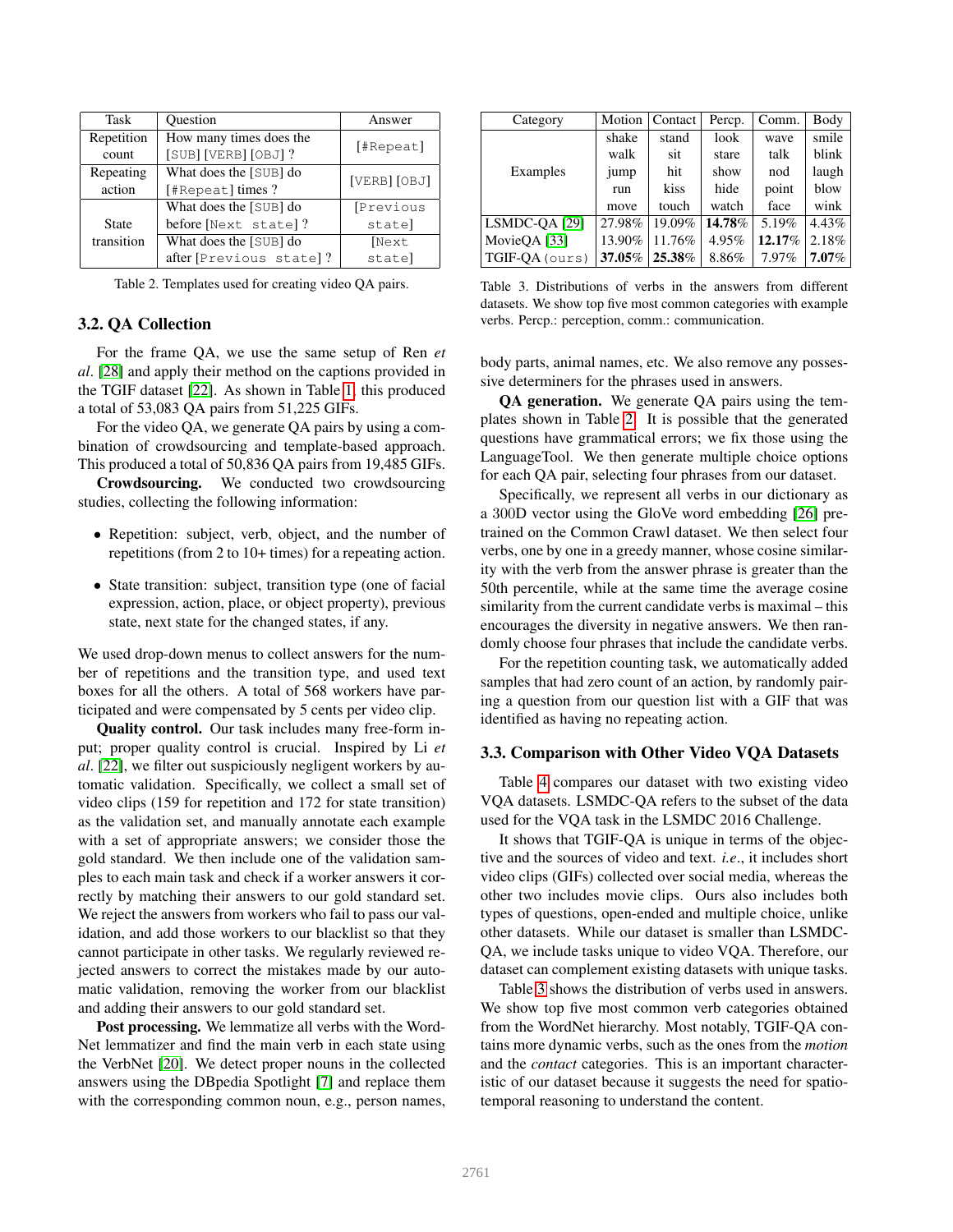| Dataset       | Objective                                           | O. Type | Video Source Text Source |                                             | $# OA$ pairs $# Clips$ |                 |
|---------------|-----------------------------------------------------|---------|--------------------------|---------------------------------------------|------------------------|-----------------|
| LSMDC-OA [29] | Fill-in-the-blank for caption completion OE         |         | Movie                    | Movie caption                               |                        | 348,998 111,744 |
| MovieOA [33]  | Visual-textual story comprehension                  | MC      | Movie                    | Movie synopsis                              | 14.944                 | 6,771           |
|               | TGIF-QA (ours) Spatio-temporal reasoning from video |         |                          | OE & MC Social media Caption & crowdsourced |                        | 103.919 56.720  |



<span id="page-4-0"></span>Table 4. Comparison of three video VQA datasets (Q.: question, OE: open-ended, and MC: multiple choice).

<span id="page-4-1"></span>Figure 3. The proposed ST-VQA model for spatio-temporal VQA. See Figure [4](#page-5-0) for the structure of spatial and temporal attention modules.

### 4. Approach

We present spatio-temporal VQA (ST-VQA) model for our task (see Figure [3\)](#page-4-1). The input to our model is a tuple  $(v, q, a)$  of a video v, a question sentence q, and an answer phrase a; the answer phrase a is optional and provided only from multiple choice questions (indicated as red dashed box in Figure [3\)](#page-4-1). The output is either a single word (for open-ended questions) or a vector of compatibility scores (for multiple choice questions). Our ST-VQA model captures visual-textual association between a video and QA sentences using two dual-layer LSTMs, one for each input.

#### 4.1. Feature Representation

Video representation. We represent a video both at the frame-level and at the sequence-level. For the frame features, we use the ResNet-152 [\[14\]](#page-8-30) pretrained on the ImageNet 2012 classification dataset [\[30\]](#page-8-31). For the sequence features, we use the C3D [\[34\]](#page-8-5) pretrained on the Sport1M dataset [\[17\]](#page-8-3). We sample one every four frames to reduce the frame redundancy. For the C3D features, we take 16 subsequent frames centered at each time step, and pad the first or the last frame if too short. We denote the two video descriptors, ResNet-152 and C3D, by  $\{\mathbf{f}_t\}_{t=1}^T$  and  $\{\mathbf{s}_t\}_{t=1}^T$ , respectively;  $T$  is the sequence length.

Depending on whether we use our spatio-temporal attention mechanism (explained in Section [4.4\)](#page-5-1), we use different feature representations. For the ResNet-152 feature, we take the feature map of the res5c layer ( $\in \mathbb{R}^{7 \times 7 \times 2,048}$ ) for the spatial attention mechanism and the  $pool5$  features  $( \in \mathbb{R}^{2,048})$  for the others. Similarly, for the C3D features, we take the conv5b layer ( $\in \mathbb{R}^{7 \times 7 \times 1,024}$ ) for the spatial attention mechanism and the fc6 feature for the others.

Text representation. There are two types of text inputs: question and answer. A question is a complete sentence, while an answer is a phrase. We simply consider both as a sequence of words and represent them in the same way. For a given input, we represent each word as a 300D vector using the GloVe word embedding [\[26\]](#page-8-29) pretrained on the Common Crawl dataset. We denote the text descriptor for questions and answers by  $\{\mathbf q_n\}_{n=1}^N$  and  $\{\mathbf a_m\}_{m=1}^M$ , respectively;  $N$  and  $M$  are the sequence lengths.

#### 4.2. Video and Text Encoders

**Video encoder.** We encode video features  $\{s_t\}_{t=1}^T$  and  $\{\mathbf f_t\}_{t=1}^T$  using the video encoding LSTM, shown in the purple dashed box in Figure [3.](#page-4-1) We first concatenate the features  $m_t = [s_t; f_t]$ , and feed them into the dual-layer LSTM one at a time, producing a hidden state  $\mathbf{h}_t^v \in \mathbb{R}^D$  at each step:

$$
\mathbf{h}_t^v = \text{LSTM}(\mathbf{m}_t, \mathbf{h}_{t-1}^v). \tag{1}
$$

Since we employ a dual-layer LSTM, we obtain pairs of hidden states  $\mathbf{h}_t^v = (\mathbf{h}_t^{v,1}, \mathbf{h}_t^{v,2})$ . For brevity, we use the combined form  $h_t^v$  for the rest of the paper. We set the dimension  $D = 512$ .

Text encoder. We encode text features of question  $\{\mathbf q_n\}_{n=1}^N$  and answer choices  $\{\mathbf a_m\}_{m=1}^M$  using the text encoding LSTM, shown in the navy dashed box in Figure [3.](#page-4-1) While open-ended questions involve only a question, multiple choice questions come with a question and a set of answer candidates. We encode a question  $\{\mathbf q_n\}_{n=1}^N$  and each of the answer choices  $\{\mathbf a_m\}_{m=1}^M$  using a dual-layer LSTM:

$$
\mathbf{h}_n^q = \text{LSTM}(\mathbf{q}_n, \mathbf{h}_{n-1}^q), \quad \mathbf{h}_0^q = \mathbf{h}_T^v. \tag{2}
$$

$$
\mathbf{h}_m^a = \text{LSTM}(\mathbf{a}_m, \mathbf{h}_{m-1}^a), \quad \mathbf{h}_0^a = \mathbf{h}_N^q \tag{3}
$$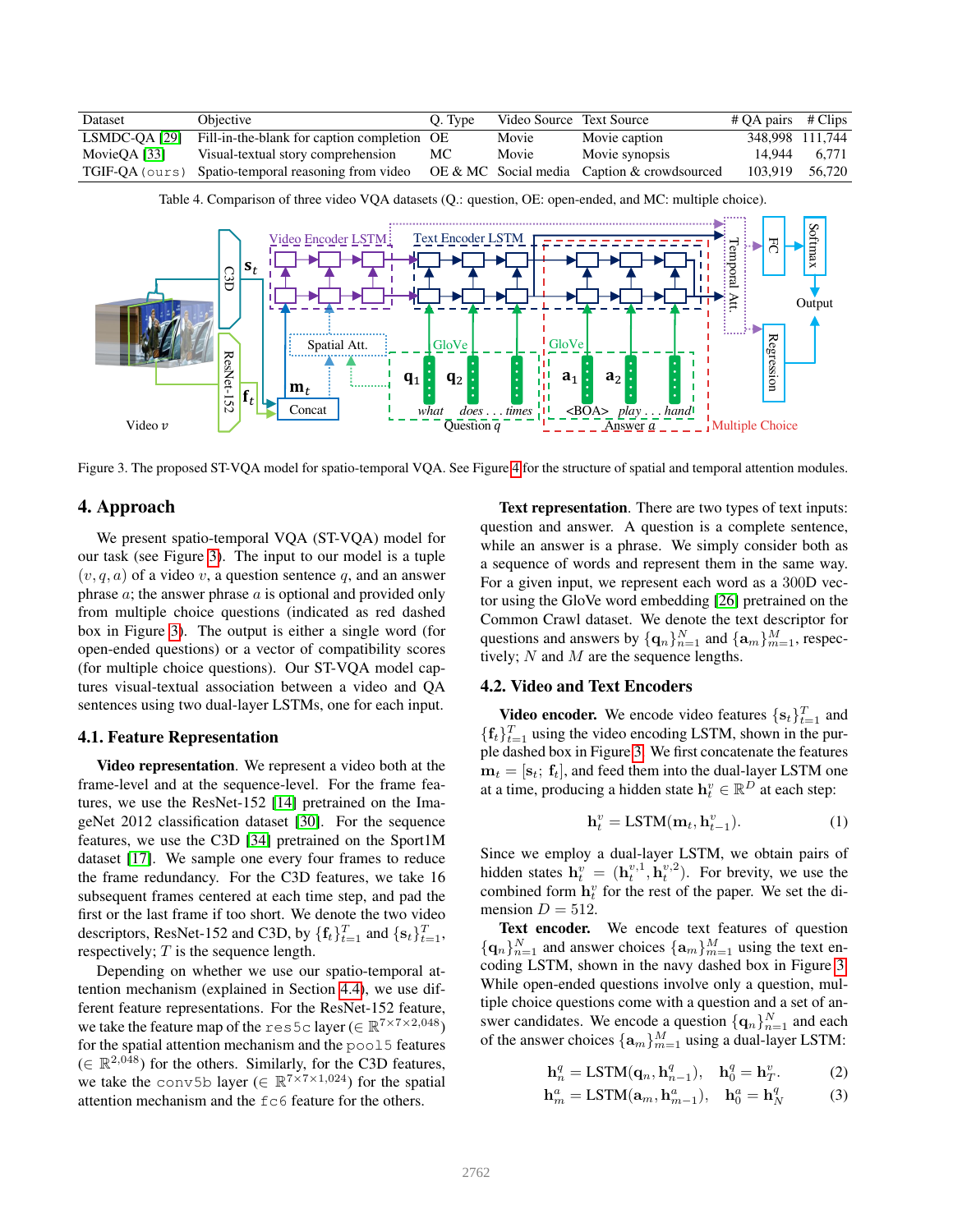We set the initial hidden state  $h_0^q$  to the last hidden state of the video encoder  $h_T^v$ , so that visual information is "carried over" to the text encoder – an approach similar to other sequence-to-sequence models [\[32,](#page-8-32) [35\]](#page-8-33). To indicate the starting point of the answer candidate, we put a special character,  $\langle BOA \rangle$  (begin of answer). We also use the last hidden state of the question encoder as the initial hidden state of the answer encoder. Similar to the video encoder, we set the dimension of all the hidden states to  $D = 512$ .

#### <span id="page-5-3"></span>4.3. Answer Decoders

We design three decoders that provide answers: one for the multiple choice, the other two for the open-ended.

Multiple choice. We define a linear regression function that takes as input the final hidden states from the answer encoder,  $h_M^a$ , and computes a real-valued score for each answer candidate,

$$
s = \mathbf{W}_s^\top \mathbf{h}_M^a \tag{4}
$$

where  $\mathbf{W}_s \in \mathbb{R}^{1,024}$  is the model parameter. We train the decoder by minimizing the hinge loss of pairwise comparisons, max $(0, 1 + s_n - s_p)$ , where  $s_n$  and  $s_p$  are scores computed from an incorrect and correct answers, respectively. We use this decoder to solve repeating action and state transition tasks.

Open-ended, number. Similar to the above, we define a linear regression function that takes as input the final hidden states from the answer encoder, computes an integer-valued answer by adding a bias term  $b_s$  to Equation [\(4\)](#page-5-2). We train the decoder by minimizing the  $\ell_2$  loss between the answer and the predicted value. We use this encoder to solve the repetition count task.

Open-ended, word. We define a linear classifier that takes as input the final hidden states from the question encoder,  $\mathbf{h}_{N}^{q} \in \mathbb{R}^{1,024}$ , and selects an answer from a vocabulary of words V by computing a confidence vector  $\mathbf{o} \in \mathbb{R}^{|\mathcal{V}|}$ 

$$
\mathbf{o} = \text{softmax}\left(\mathbf{W}_o^{\top} \mathbf{h}_N^q + \mathbf{b}_o\right) \tag{5}
$$

where  $\mathbf{W}_o \in \mathbb{R}^{|\mathcal{V}| \times 1,024}$  and  $\mathbf{b}_o \in \mathbb{R}^{|\mathcal{V}|}$  are model parameters. We train the decoder by minimizing the softmax loss function. The solution is obtained by  $y = \argmax_{\mathbf{v} \in \mathcal{V}}(\mathbf{o}).$ We use this encoder to solve the frame QA task.

#### <span id="page-5-1"></span>4.4. Attention Mechanism

While our tasks require spatio-temporal reasoning from videos, the model explained so far is inadequate for such tasks because, in theory, the video encoder "squashes" necessary details of the spatio-temporal visual information into a flat representation. We now explain our spatial and temporal attention mechanisms, illustrated in Figure [4.](#page-5-0) The former allows us to learn *which regions in each frame of a video* to attend to, while the latter allows us to learn *which*



<span id="page-5-0"></span>Figure 4. Our spatial and temporal attention mechanisms.

*frames in a video* to attend to solve our tasks. As such, we employ different mechanisms to model each attention type, based on Xu *et al*. [\[37\]](#page-8-34) for spatial attention and Bahdanau *et al*. [\[4\]](#page-8-35) for temporal attention.

<span id="page-5-2"></span>Spatial attention. To learn *which regions in a frame* to attend for each word, we use visual representation that preserves spatial information and associate it with a QA pair. Also, we need textual signals when encoding each frame in the video decoder. However, as the model takes a QA pair only after encoding a video, this information is not available a priori. We solve this issue by simply defining another dual-layer LSTM that shares its model parameters with the text encoder.

Figure [4](#page-5-0) (a) illustrates our spatial attention mechanism. For each time step  $t$  in a video sequence, we compute a  $7 \times 7$  spatial attention mask  $\alpha_t = f_{att}(\mathbf{h'}_N^q, \mathbf{m}_t)$ , where  $\mathbf{h}'_N^q \in \mathbb{R}^{1,024}$  is the output of the text encoder and  $\mathbf{m}_t \in$  $\mathbb{R}^{7 \times 7 \times 3,072}$  is the visual feature map. We then pass the attended visual feature  $\alpha_t \mathbf{m}_t \in \mathbb{R}^{3,0\bar{7}2}$  to the video encoder. The function  $f_{att}(\cdot, \cdot)$  is a multi-layer perception (MLP) that operates over each of  $7 \times 7$  spatial locations, followed by the softmax function. Our MLP is a single layer of 512 hidden nodes with the tanh activation function.

Temporal attention. To learn *which frames in a video* to attend to, we use a visual representation that preserves temporal information and associate it with a QA pair.

Figure [4](#page-5-0) (b) shows our temporal attention mechanism. After we encode video and question sequences, we compute a  $1 \times T$  temporal attention mask  $\alpha = f_{att}(\mathbf{h}_N^q, \mathbf{H}^v)$ , where  $\mathbf{h}_{N}^{q} \in \mathbb{R}^{1,024}$  is the last state of the text encoder and  $\mathbf{H}^{v} \in \mathbb{R}^{T \times 1,024}$  is a state sequence from the video encoder. We then compute the attended textual signal  $\tanh(\alpha \mathbf{H}^v \mathbf{W}_\alpha) \oplus \mathbf{h}^q_N$ , where  $\mathbf{W}_\alpha \in \mathbb{R}^{1,024 \times 1,024}$  and  $\oplus$ is an element-wise sum, and pass it to the answer decoder. We use the same  $f_{att}(\cdot, \cdot)$  as with our spatial attention, with its MLP operating over the temporal dimension T.

#### 4.5. Implementation Details

We use the original implementations of ResNet [\[14\]](#page-8-30), C3D [\[34\]](#page-8-5), and GloVe [\[26\]](#page-8-29) to obtain features from videos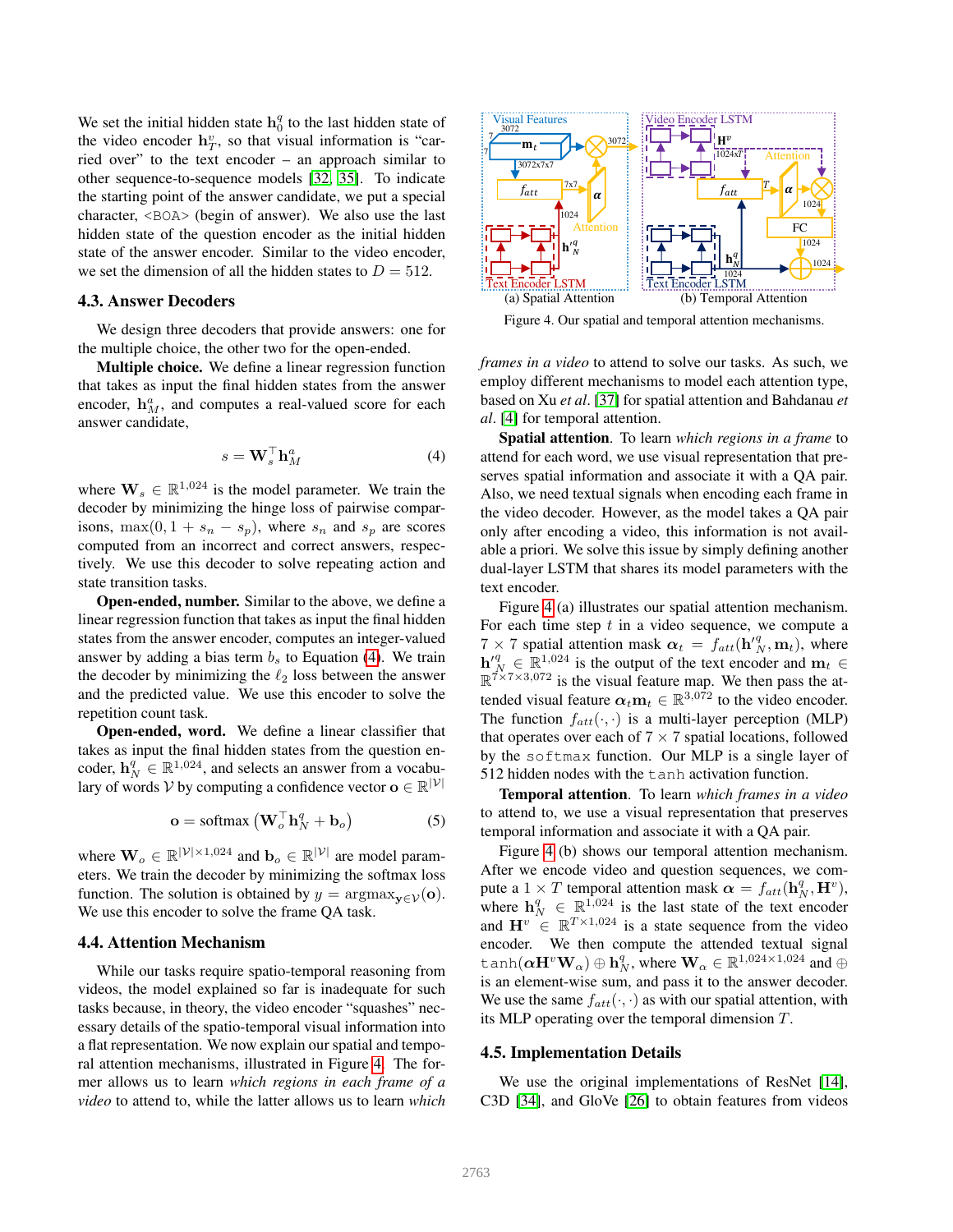and QA text. All the other parts of our model are implemented using the TensorFlow library. Except for extracting the input features, we train our model end-to-end. For the dual-layer LSTMs, we apply layer normalization [\[3\]](#page-7-2) to all cells, with the dropout [\[27\]](#page-8-36) with a rate of 0.2. For training, we use the ADAM optimizer [\[19\]](#page-8-37) with an initial learning rate of 0.001. All weights in LSTMs are initialized from a uniform distribution, and all the other weights are initialized from a normal distribution.

## <span id="page-6-0"></span>5. Experiments

We tackle open-ended word and multiple choice tasks as multi-class classification, and use the accuracy as our evaluation metric, reporting the percentage of correctly answered questions. For the open-ended number task, we use the mean  $\ell_2$  loss as our evaluation metric to account for the ordinal nature of the numerical labels. We split the data into training and test sets as shown in Table [1,](#page-2-0) following the setting in the original TGIF dataset [\[22\]](#page-8-10).

#### 5.1. Baselines

We compare our approach against two recent imagebased VQA methods [\[10,](#page-8-13) [28\]](#page-8-1), as well as one video-based method [\[41\]](#page-8-25). For a fair comparison, we re-implemented the baselines in TensorFlow and trained them from scratch using the same set of input features.

Image-based. We select two state-of-the-art methods in image-based VQA: VIS+LSTM [\[28\]](#page-8-1) and VQA-MCB [\[10\]](#page-8-13). VIS+LSTM combines image representation with textual features encoded by an LSTM, after which it solves openended questions using a softmax layer [\[28\]](#page-8-1). VQA-MCB, on the other hand, uses multimodal compact bilinear pooling to handle visual-textual fusion and spatial attention [\[10\]](#page-8-13). This model is the winner of the VQA 2016 challenge.

Since both methods take a single image as input, we adjust them to be applicable to video VQA. We evaluate two simple approaches: *aggr* and *avg*. The *aggr* method aggregates input features of all frames in a video by averaging them, and uses it as input to the model. The *avg* method, on the other hand, solves the question using each frame of a video, one at a time, and report the average accuracy across all frames of all videos, i.e.,  $1/N \sum_{i=1}^{N} (1/M_i \sum_{j=1}^{M_i} \mathbb{I}[y_{i,j} = y_i^*])$ , where N is the number of videos,  $M_i$  is the number of frames for the *i*-th video,  $\mathbb{I}[\cdot]$  is an indicator function,  $y_{i,j}$  is a predicted answer for the *j*-th frame of the *i*-th video, and  $y_i^*$  is an answer for the *i*-th video.

Video-based. We select the state-of-the-art method in video VQA, Yu *et al*. [\[41\]](#page-8-25), which has won the retrieval track in the LSMDC 2016 benchmark. We use their retrieval model that employs the same decoder as explained in section [4.3.](#page-5-3) Although the original method used an ensemble approach, we here use a single model for a fair comparison.

| Model          |      | Repetition |        | <b>State</b> | Frame |
|----------------|------|------------|--------|--------------|-------|
|                |      | Count      | Action | Trans.       | QA    |
| Random chance  |      | 20.3815    | 20.00  | 20.00        | 0.06  |
| VIS+LSTM       | aggr | 6.4461     | 23.41  | 57.75        | 34.59 |
| [28]           | avg  | 6.0975     | 15.40  | 13.35        | 34.97 |
| VOA-MCB        | aggr | 7.0613     | 23.33  | 53.64        | 25.70 |
| [10]           | avg  | 5.6164     | 37.59  | 41.52        | 15.49 |
| Yu et al. [41] |      | 5.9269     | 33.91  | 60.97        | 39.64 |
| ST-VQA-ResNet  |      | 5.8257     | 48.51  | 61.90        | 45.60 |
| ST-VOA-C3D     |      | 5.6645     | 48.62  | 60.89        | 45.18 |
| ST-VOA-Concat  |      | 5.5868     | 50.48  | 62.09        | 44.96 |
| ST-VQA-Sp.     |      | 5.5682     | 46.70  | 56.10        | 45.45 |
| ST-VOA-Tp.     |      | 5.4531     | 51.74  | 63.28        | 48.56 |
| ST-VQA-Sp.Tp.  |      | 4.4621     | 46.44  | 63.79        | 47.79 |

<span id="page-6-1"></span>Table 5. Experimental results of VQA according to different problem types on our TGIF-QA dataset. (Sp.) indicates the spatial attention and (Tp.) means temporal one. We report the mean  $\ell_2$ loss for the repetition count task, and the accuracy for the other three tasks.

Variants of our method. To conduct an ablation study of our method, we compare five variants of our model, as shown in Table [5.](#page-6-1) The first three (ResNet, C3D, Concat) evaluate different representations for the video input; Concat uses both ResNet and C3D features. They also do not employ our spatial and temporal attention mechanisms. The next two variants (Spatial and Temporal) includes either one of the attention mechanisms. Finally, we evaluate a combination of the two attention mechanisms, by training the temporal part first and finetuning the spatial part later.

#### 5.2. Results and Analysis

Table [5](#page-6-1) summarizes our results. We observe that videobased methods outperform image-based methods, suggesting the need for spatio-temporal reasoning in solving our video QA tasks. We note, however, that the differences may not be seen significant; we believe this is because the C3D features already capture spatio-temporal information to some extent.

A comparison between different input features of our method (ResNet, C3D, Concat) suggests the importance of having both representations in our model. Among the three baselines, the Concat approach that uses both features achieves the best performance across all tasks.

A comparison between different attention mechanisms (Spatial and Temporal) shows the effectiveness of our temporal attention mechanism, achieving the best (or the second best) performance across all tasks. Similar results are reported in the literature; for example, in the video captioning task, Yao *et al*. [\[38\]](#page-8-38) obtained the best result by considering both local and global temporal structures.

Finally, Figure [5](#page-7-3) shows some qualitative examples from different approaches on the four task types of TGIF-QA. We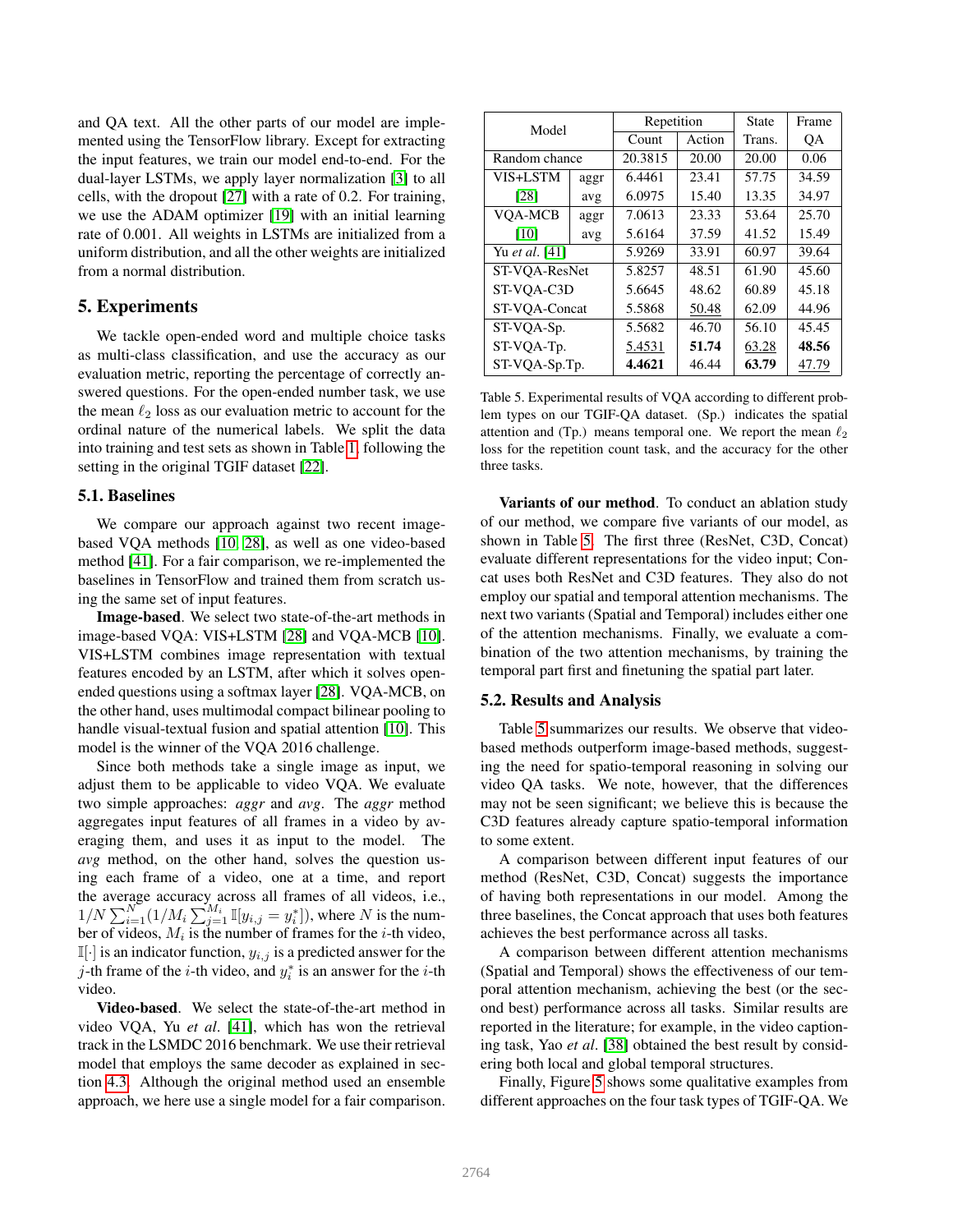(a) Repetition Count



**Q)** How many times does the cat lick? **(Ours) 7 times**

**(VQA-MCB)** 3 times **(VIS+LSTM)** 0 times **(LSMDC-ret.)** 6 times



**Q)** How many times does the kitten lick paw? **(Ours) 2 times (VQA-MCB)** 5 times **(VIS+LSTM)** 3 times **(LSMDC-ret.)** 2 times





**Q)** What does the cat do 3 times?

**(Ours) Put head down (VQA-MCB)** Dance on floor **(VIS+LSTM)** Move legs **(LSMDC-ret.)** Move legs



**Q)** What does the animal do 2 times? **(Ours) Pump arms (VQA-MCB)** Stab knife **(VIS+LSTM)** Play air drum **(LSMDC-ret.)** Toss a pillow

(c) State Transition



**Q)** What does the model do after lower coat? **(Ours) Pivot around (VQA-MCB)** Hold up a decoration **(VIS+LSTM)** Bend over



(VQA-MCB) Look at another person (VQA-MCB) Dog **Q)** What does the man do before walk backwards? **(Ours) Grap something (VIS+LSTM)** Brush hair **(LSMDC-ret.)** Brush hair



**Q)** What is the color of the bulldog? **(Ours) Brown (VQA-MCB)** Red **(VIS+LSTM)** White **(LSMDC-ret.)** Black



**Q)** What runs and jumps over two hurdles ? **(Ours) Horse (VIS+LSTM)** Wallet **(LSMDC-ret.)** Cat

<span id="page-7-3"></span>Figure 5. Qualitative comparison of VQA results from different approaches, on the four task types of our TGIF-QA dataset.

observe that answering the questions indeed requires spatiotemporal reasoning. For example, the cat in Figure [5](#page-7-3) (b) puts head down and moves legs multiple times, which cannot be answered without spatio-temporal reasoning. Our method successfully combines spatial and temporal visual representation from the input-level via ResNet and C3D features, and learns to selectively attend to them via our two attention mechanisms.

## 6. Conclusion

Our work complements and extends existing work on VQA with three main contributions: (i) proposing three new tasks that require spatio-temporal reasoning from videos, (ii) introducing a new large-scale dataset of video VQA with 104K QA pairs from 57K animated GIFs, and (iii) designing a dual-LSTM based approach with both spatial and temporal attention mechanisms.

Moving forward, we plan to improve our ST-VQA model in several directions. Although our model is based on a sequence-to-sequence model [\[35\]](#page-8-33) to achieve simplicity, it can be improved in different ways, such as adopting the concept of 3D convolution [\[34\]](#page-8-5). Another direction is to find better ways to combine visual-textual information. Our model without the attention module (*e.g*. Concat in Table [5\)](#page-6-1)

combines visual-textual information only at the text encoding step. Although our attention mechanisms explored ways to combine the two modalities to some extent, we believe there can be more principled approaches to do it efficiently, such as the recently proposed multimodal compact bilinear pooling [\[10\]](#page-8-13).

Acknowledgements. We thank Miran Oh for the discussions related to natural language processing, as well as Jongwook Choi for helpful comments about the model. We also appreciate Cloud & Mobile Systems lab and Movement Research lab at Seoul National University for renting a few GPU servers for this research. This work is partially supported by Big Data Institute (BDI) in Seoul National University and Academic Research Program in Yahoo Research. Gunhee Kim is the corresponding author.

## References

- <span id="page-7-1"></span>[1] J. Andreas, M. Rohrbach, T. Darrell, and D. Klein. Neural Module Networks. In *CVPR*, 2016.
- <span id="page-7-0"></span>[2] S. Antol, A. Agrawal, J. Lu, M. Mitchell, D. Batra, C. L. Zitnick, and D. Parikh. VQA: Visual Question Answering. In *ICCV*, 2015.
- <span id="page-7-2"></span>[3] J. L. Ba, J. R. Kiros, and G. E. Hinton. Layer Normalization. In *arXiv:1607.06450*, 2016.